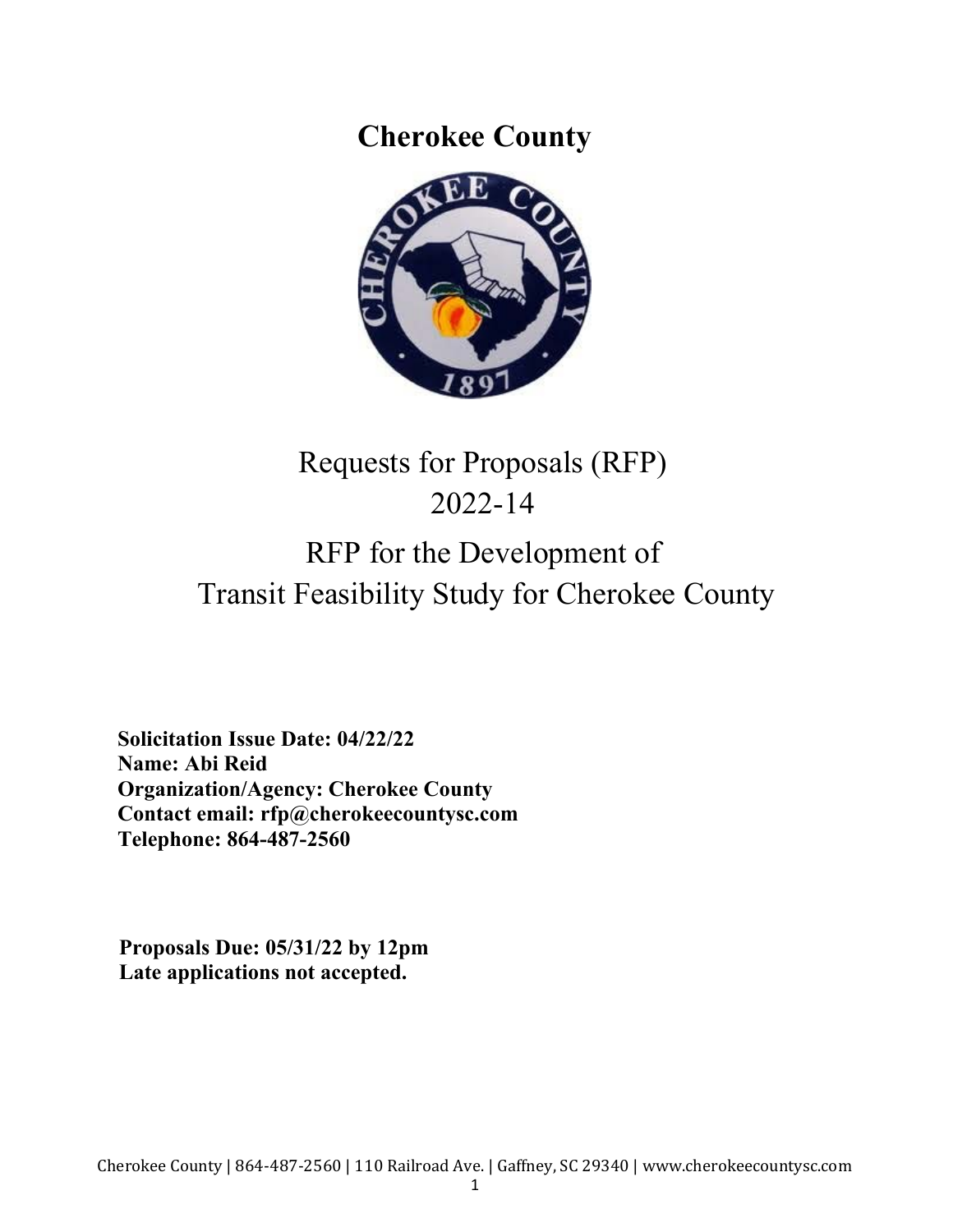# **Request for Proposals: Development of a Rural Mobility Strategic Plan**

Cherokee County is seeking proposals from qualified public transportation planning consultants or consulting teams to complete the development of a Transit Feasibility Study to determine need, required funding, equipment and operational resources, and how those resources can be used to address public transportation needs and identify applicable mobility strategies, which may be implemented over time. The study will be undertaken in parallel to the ongoing update of the 2040 South Carolina Multimodal Transportation Plan (2040 MTP).

This Request for Proposals (RFP) does not constitute a contract for services performed or to be performed. Following the selection of the consultant, Cherokee County will negotiate a contract, including a final scope of services and fee structure.

# **County Background**

Established in 1897, the County of Cherokee is a rural county which is situated midway between Greenville, SC and Charlotte, NC on Interstate 85. The County is seeing significant growth in all aspects (industrial, residential, and commercial). Furthermore, the City of Gaffney and the Town of Blacksburg are both municipalities located within Cherokee County.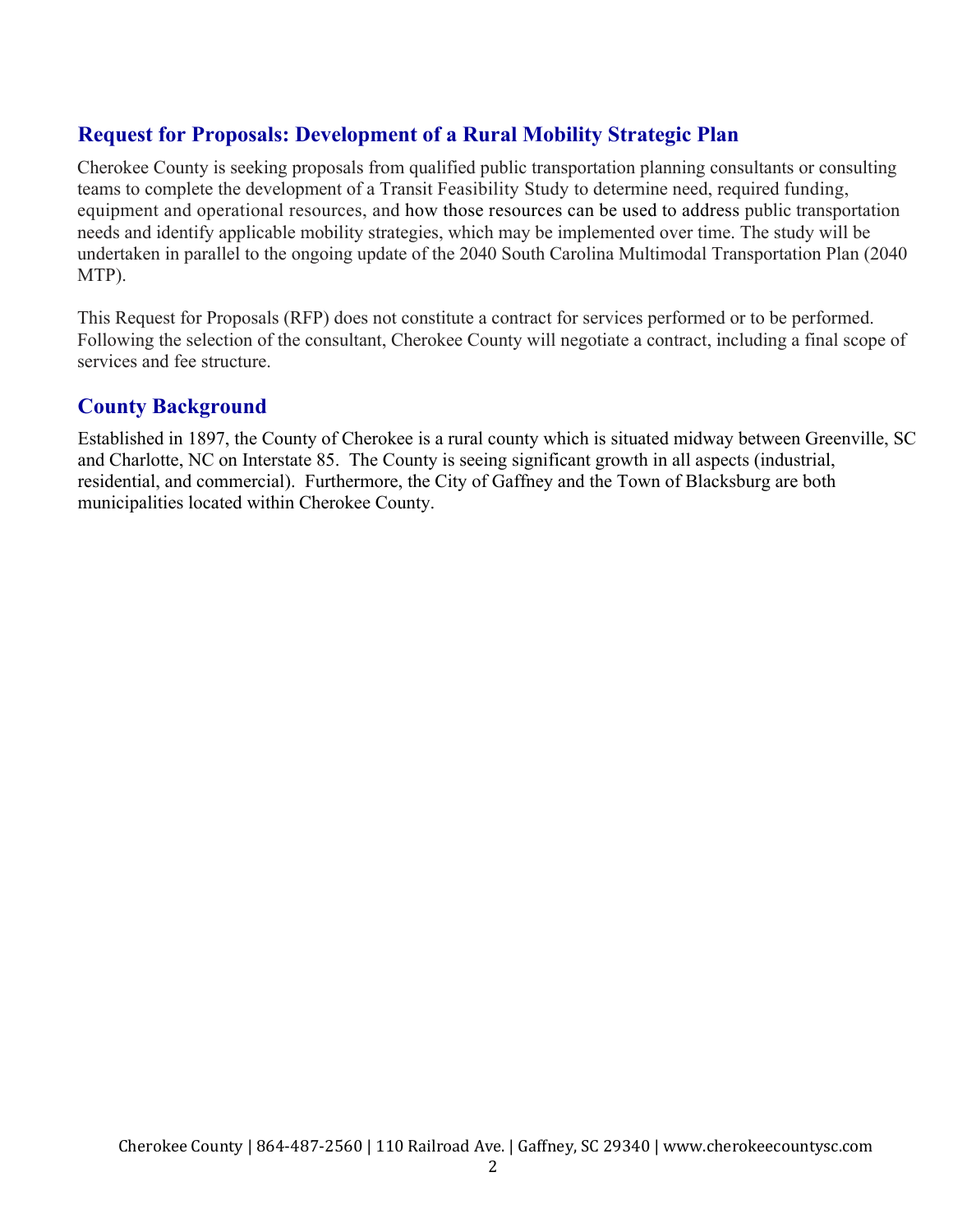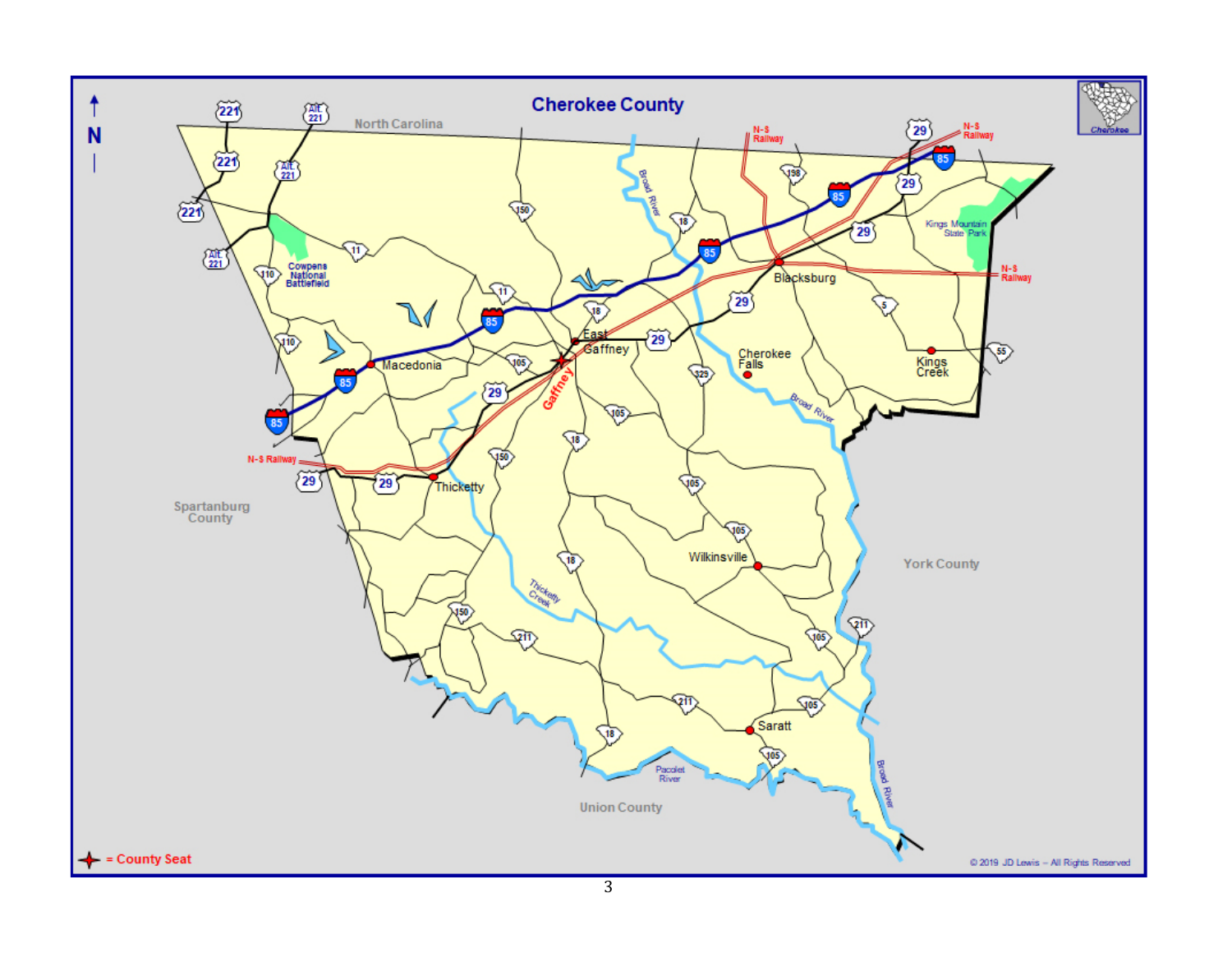# **Rural Mobility - Problem Statement**

Public transportation is not available within the County, limited transportation services are provided by local Senior Centers, the local hospital, and taxi companies.

The scattered population and geographically spread-out nature of the county contributes many transportation challenges for special needs residents and for those organizations attempting to serve them.

# **Scope of Work - Services Requested**

The chosen planning consultant or consulting team will be responsible for working with **County, City, Town, and Chamber of Commerce** staff to develop a Regional Transit Feasibility Study report that encompasses the following key components and deliverables:

The Transit Feasibility Study work elements include:

- **1. Purpose and Need Statement:** The purpose and need statement will form the basis for developing goals, objectives, and the evaluation criteria used for the study. The consultant is expected to interact with **above listed entities**, SCDOT Office of Public Transit, the private transportation providers, and others as required to complete the process. Definition of need – will include the consideration of specific groups or geographic areas. Assessment of rural and under/unserved transportation needs – evaluating level of current and latent demand. Revenue/Expenditure Analysis – including current capital, operational, and maintenance needs for proposed services, such as stops, accessing unserved populations, equipment, and maintenance projections.
- **2. Public Participation:** The **County** desires to involve all stakeholders throughout the county. Currently, there is no public transit service in **Cherokee County**, and many of the residents of the County and surrounding areas will benefit from the enhanced regional connections via transit. The engagement of these residents and communities is a critical element of the Transit Feasibility Study and will require effective outreach and communication skills.

The **County** requires a consultant with a proven track record of community engagement in regards to a discussion of transit alternatives and concerns. The consultant should possess the skills to analyze transit issues and alternatives, and communicate with area residents on feasibility, funding possibilities, and financial constraints. Cherokee County will assist the consultant with the development of an effective Public Participation plan. This shall include project information provided by the consultant to be placed on the websites of Cherokee County other Government Agencies to update the projects status and opportunities for public involvement. Public participation opportunities include, but are not limited to, the following:

• **Steering Committee:** The consultant will develop a Steering Committee meeting schedule and Cherokee County will assist with meeting space and communications coordination.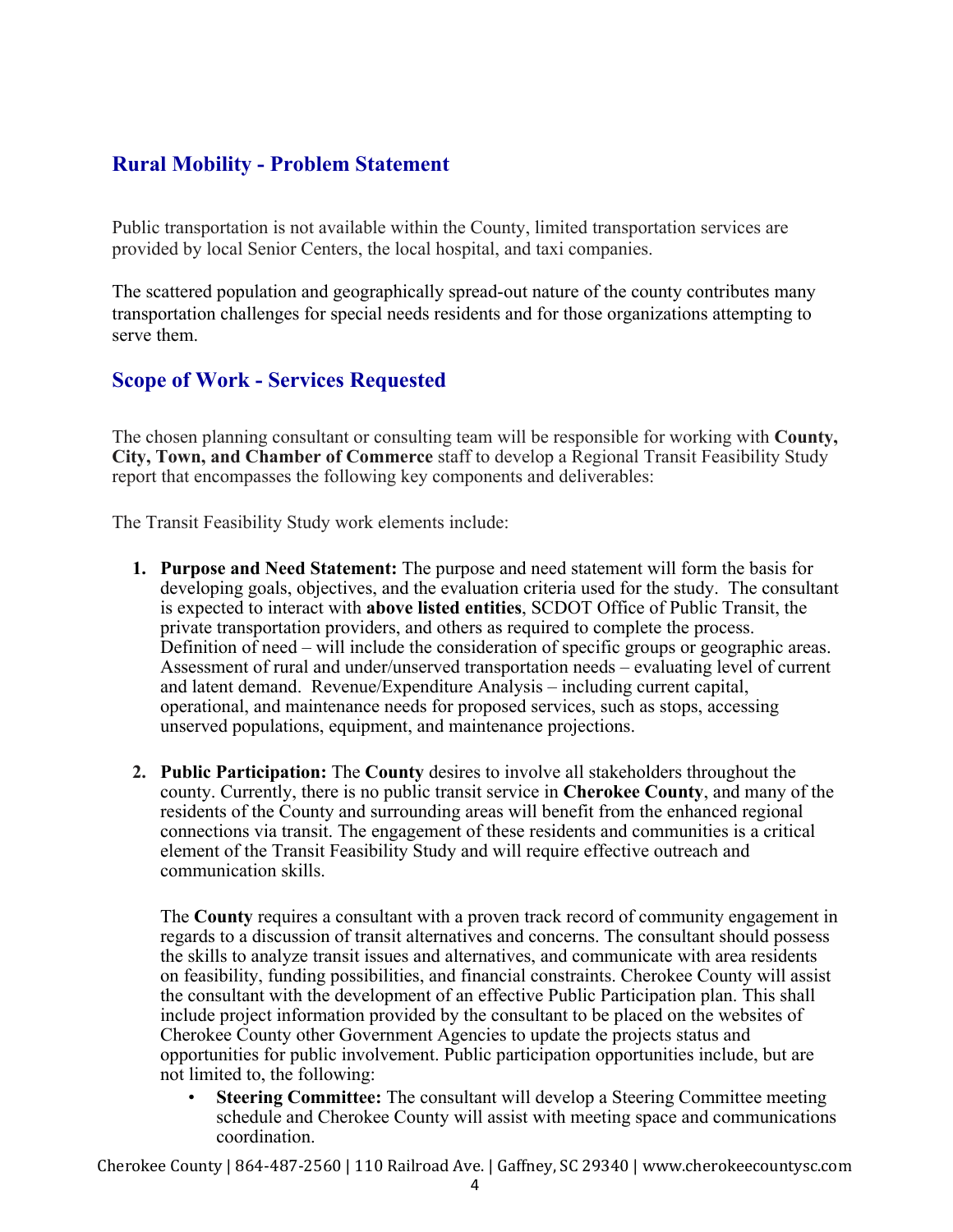- **Stakeholder Interviews:** In order to involve as many participants as possible, Cherokee County requests that interviews be held with an approved list of stakeholders. The consultant will be responsible for scheduling and coordinating the interviews. The Stakeholders should include the following organizations: *community organizations, businesses, town officials and elected bodies.*
- **Focus Groups:** Public support of a new start transit system is crucial to the success of the study. The consultant should hold focus groups with area decision makers and business leaders to inform, educate, and receive feedback on the study. The purpose of the Focus Group Meetings is to assist with the formulation of unmet needs.
- **Public Open Houses:** The consultant will coordinate with Cherokee County and hold a series of public open houses to gather input on transit needs, to inform the public on the study process, and to receive on proposed transit alternatives and community impacts related to the Transit Feasibility Study.
- **Surveys:** The consultant will be responsible for any surveys used to obtain current information on transit needs in the County. Example survey would include: **Prospective Rider Surveys** – including questions on perception and knowledge of transit services, as well as determination of barriers to public transportation use.
- **3. Development of Alternatives:** The consultant will develop a broad range of potential alternatives that address the purpose and need, provide details on the methods used to review and rank the alternatives, and conduct initial and final alternatives recommendations on the transit system for the County. Preparation of a transportation services inventory – including formal and informal providers.
- **4. Develop Transit Criteria:** The consultant will evaluate alternatives based on criteria that will determine whether an alternative is reasonable to pursue. The public transportation analysis should involve impacts on the transportation system, mobility, and travel patterns, and consider barriers to implementation of the alternatives. Additionally, taking into consideration proposed services, community needs, and individual mobility concerns to determine service needs and/or the absence of service, funding, human resources, and/or information.
- **5. Evaluate Costs, Benefits, and Impacts:** The consultant will evaluate all reasonable alternatives to provide for the development of a public transit system. The evaluation of the costs, benefits, and impacts should focus on the pros and cons between alternatives. As a part of the study, the consultant will be required to document any possible impacts that the transit program may have on minority and low-income populations. Title VI of the Civil Rights Act of 1964 prohibits discrimination on the basis of race, color, or national origin in programs and activities which receive Federal funding assistance.
- **6. Develop Ridership Forecasts:** The consultant will develop ridership forecasts based on the results of the community surveys and available data regarding land use, economic development, and population and employment growth.
- **7. Develop Organizational and Operational Plans:** The consultant shall develop organizational and operational plans for the alternatives that include standards of service, facility and stop locations, days and hours of operation, type and number of vehicles, travel times, fare structure, calculated passenger trips, net cost for service, peak load capacity, and vehicle/passenger miles and hours traveled. Identify necessary revenue to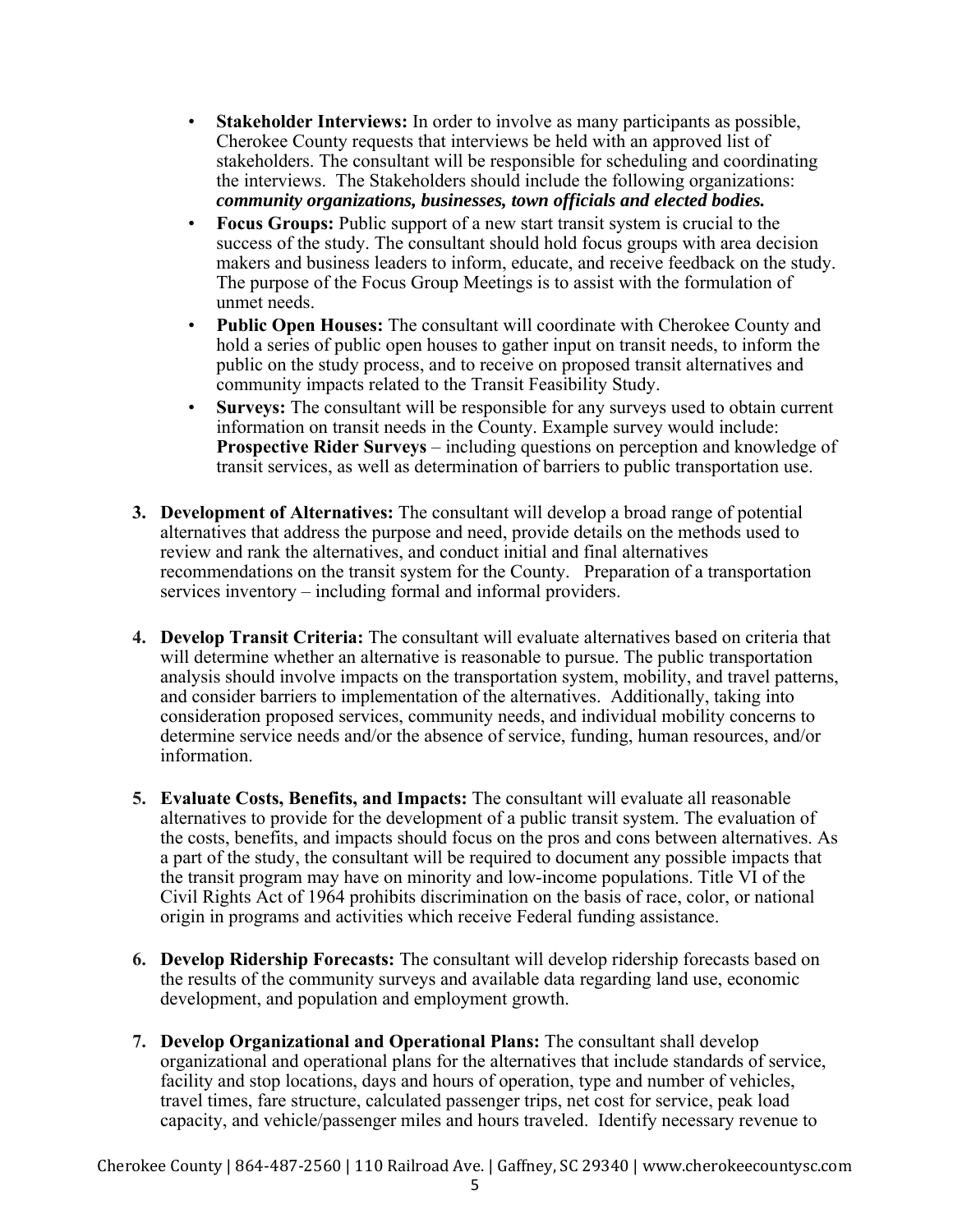support net cost for service to include local, potential federal (based upon required match) State Mass Transit Funds (SMTF), and other revenue sources. Organizational/Operational plan should include Information regarding sustaining service in the absence of federal funding. Will additional local match be available? Identification of operating costs to fulfill demand for service including the following: Salaries (administration, operations, maintenance), Fringe benefits, fuel, tires, etc. (dependent upon type of service), Insurance (type of vehicles and service), utilities, materials, and supplies.

- **8. Develop Operating Financial Plan:** The consultant will develop an operating financial plan which includes factors that impact financial projections. The financial plan shall include both Capital and Operations and Maintenance costs. Develop a Capital Development plan: The consultant shall develop capital requirements to meet defined needs. The type of rolling stock (30ft. bus vs. minivan), passenger facilities (shelters, transfer site), Administrative and Maintenance Facilities, Office, Operational (including communication and dispatching needs), and Maintenance Equipment.
- **9. Preparation of an executive summary and a detailed multi-year implementation plan**  with strategic recommendations designed to meet rural public transportation needs. The executive summary shall provide an overview of the resources required and the potential services needs for the three year pilot program required by SCDOT Office of Public Transit.

It is important to note that for the purpose of this project, the selected consultant or consulting team shall be to focus on developing a comprehensive inventory of all transit related resources (both material and financial), identifying service gaps and opportunities to bridge those gaps, and potential strategies and best practices to improve transit accessibility to underserved and unserved Cherokee County residents.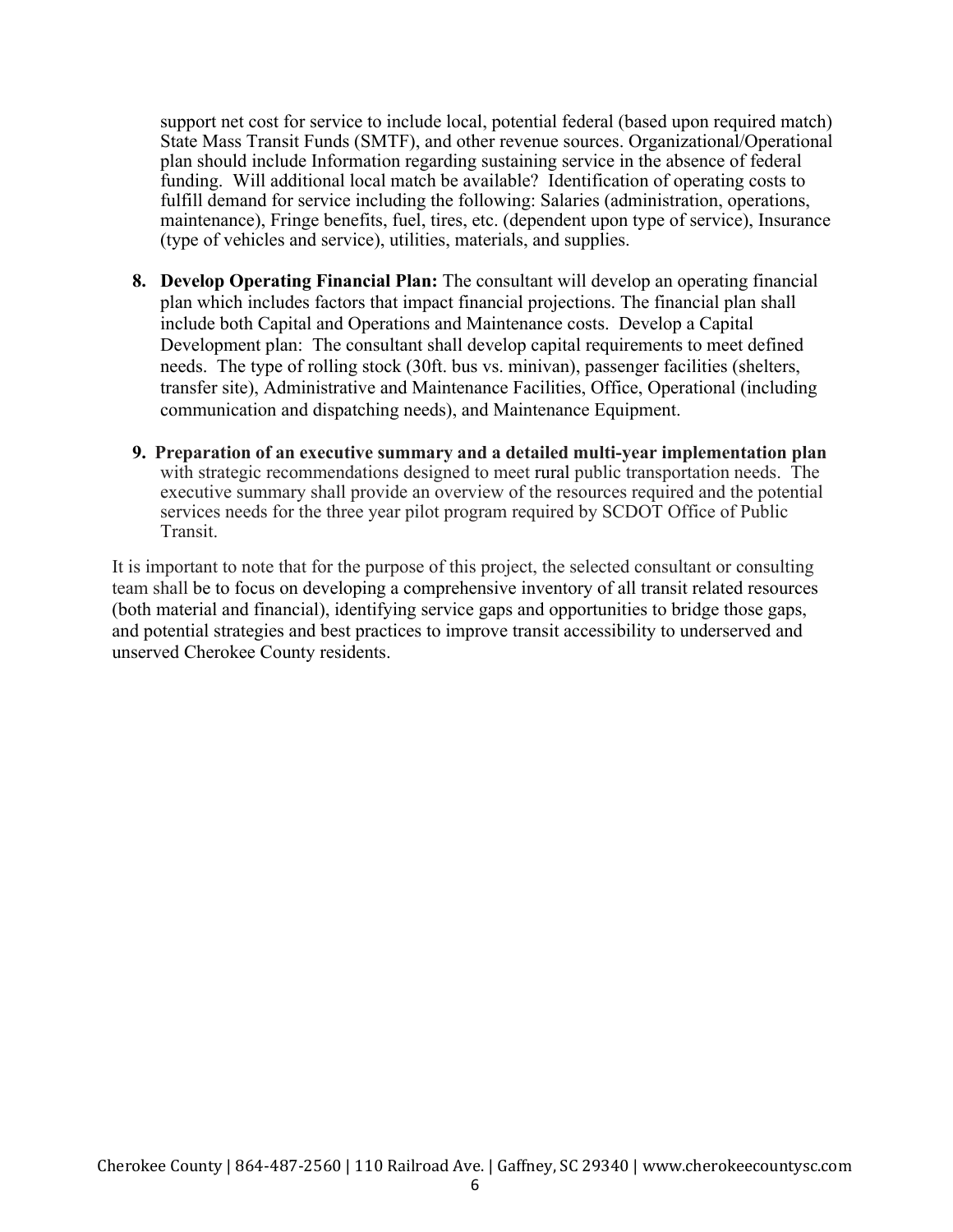# **Minimum Qualifications**

A qualified consultant or consulting team will have completed several similar studies within the past five years. In general, the competence of a prospective consultant will be evaluated relative to having a project manager and supporting staff, including any and all sub-contractors, with the qualifications needed to successfully complete the project; the qualifications of the assigned professional staff will be measured by both education and experience, with particular reference to experience on similar projects. It is therefore important to note that the professional staff identified in the submitted proposal, must also be the team to work on the project. If the selected consultant or consulting team undergoes a change of key personnel, Cherokee County reserves the right to approve any substitute personnel or terminate the services at Cherokee County's sole discretion.

## **Resources**

The following resources are available:

- **SOUTH CAROLINA STATEWIDE PUBLIC TRANSPORTATION AND** COORDINATION PLAN
- Intercity Bus Plan
- State Management Plan
- Human Services Coordination plan
- GIS databases and maps. Please inquire.

## **Roles and Responsibilities**

Frannie Stockwell, Executive Director of the Chamber of Commerce, shall act as the project manager, and will be assisted by the County, City, and Town Administrators. The project manager will provide all project direction, assistance with scheduling, and access to existing data. The steering committee will work closely with the project manager and provide guidance for project related decisions.

The consultant shall be responsible for all technical work, public participation, identification of recommendations and strategies, report preparation, and presentation of findings, as agreed to in the final scope of work. All work to be performed must follow federal and state laws, regulations, and guidance; and the selected consultant shall be responsible for having knowledge of, and ensuring compliance with, all applicable requirement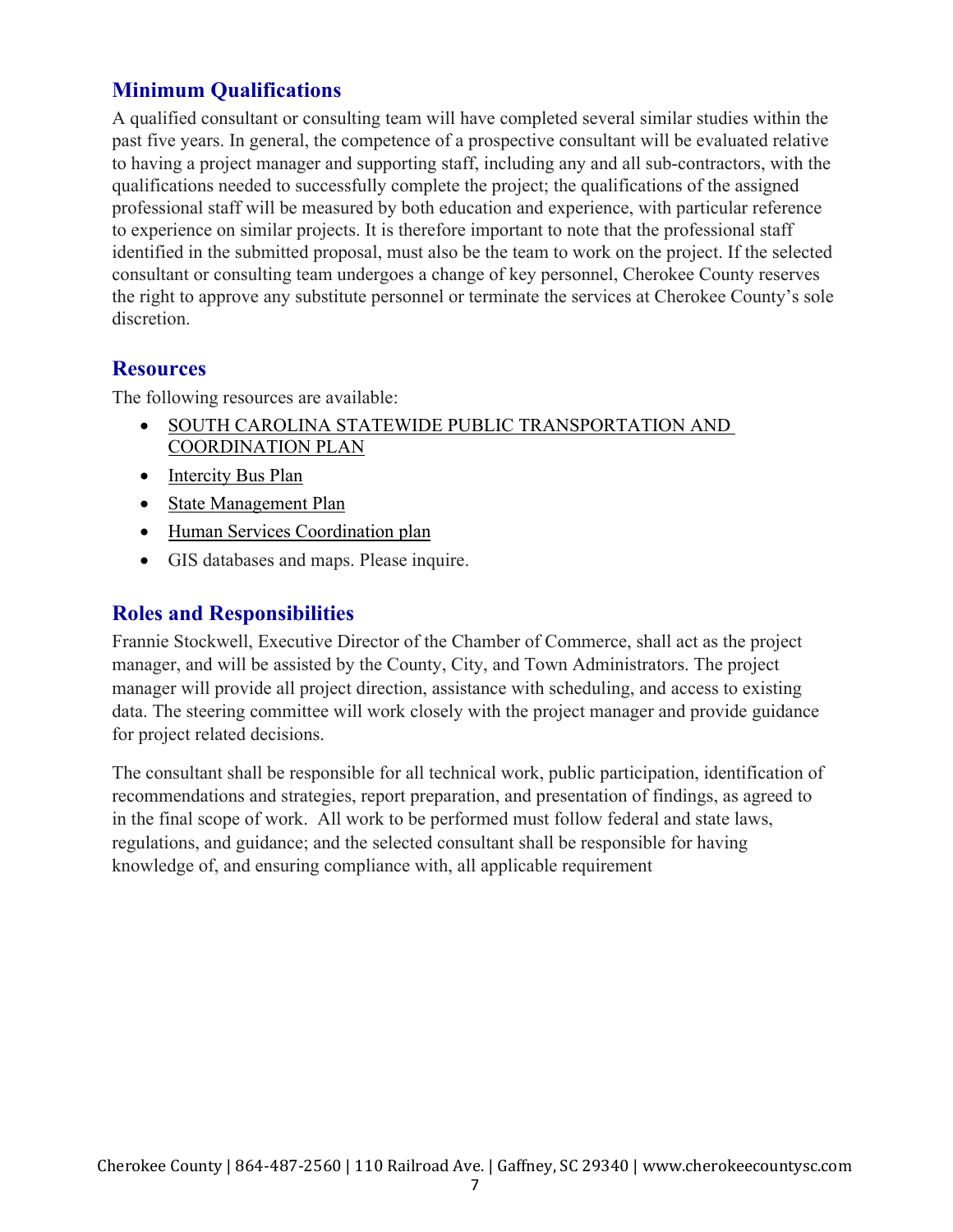# **Proposal Timetable**

| <b>April 22, 2022</b>    | Request for Proposals is issued                        |
|--------------------------|--------------------------------------------------------|
| May 4, 2022, 10:00 a.m.  | Pre-Application Workshop, via Zoom.                    |
| May 11, 2022             | Deadline for Questions                                 |
| May 18, 2022             | Posting of FAQ, Frequently asked Questions and Answers |
| May 31, 2022, 12:00 p.m. | Closing date and time for receipt of proposals         |
| June 6, 2022             | RFP's opened during Cherokee County Council meeting    |
| June 20, 2022            | Finalists contacted; interviews scheduled as needed    |
| June 27, 2022            | Final consultant selection                             |
| <b>December 30, 2022</b> | Desired end date of contract                           |
|                          |                                                        |

**Technical Assistance:** Companies are encouraged to attend the pre-proposal conference. If additional assistance is needed, a phone or in-person conference is available. **The deadline for technical assistance, including submitting questions is May 11, 2022.** 

- Pre-Proposal Conference: A pre-proposal conference will be held on **May 4, 2022, at 10:00 a.m.,** via Zoom. The information session will cover application requirements. Please notify the County by email if you would like to attend this meeting at rfp@cherokeecountysc.com.
- **10.** Any questions and answers communicated will be made available in an FAQ posted to Cherokee County's website **www.cherokeecountysc.com. Final edits/additions** to the FAQ will be posted on the website by close of business **May 18, 2022**.
- Technical Assistance: Technical assistance is available to potential applicants through preapplication conferences. Assistance available includes answers about funding regulations and application requirements and discussing the proposed project's compliance with program regulations and eligibility for funding. If you would like to submit questions, please email them to **rfp@cherokeecountysc.com.**

# **Proposal Requirements**

Limit the proposal to no more than 12 pages, not counting professional resumes, and include the following information:

## **1. Proposed Project Manager or Team**

- a. Name and address of submitting public transportation planning consultant or consulting firm.
- b. Identify the project manager and as needed, the name of the supporting,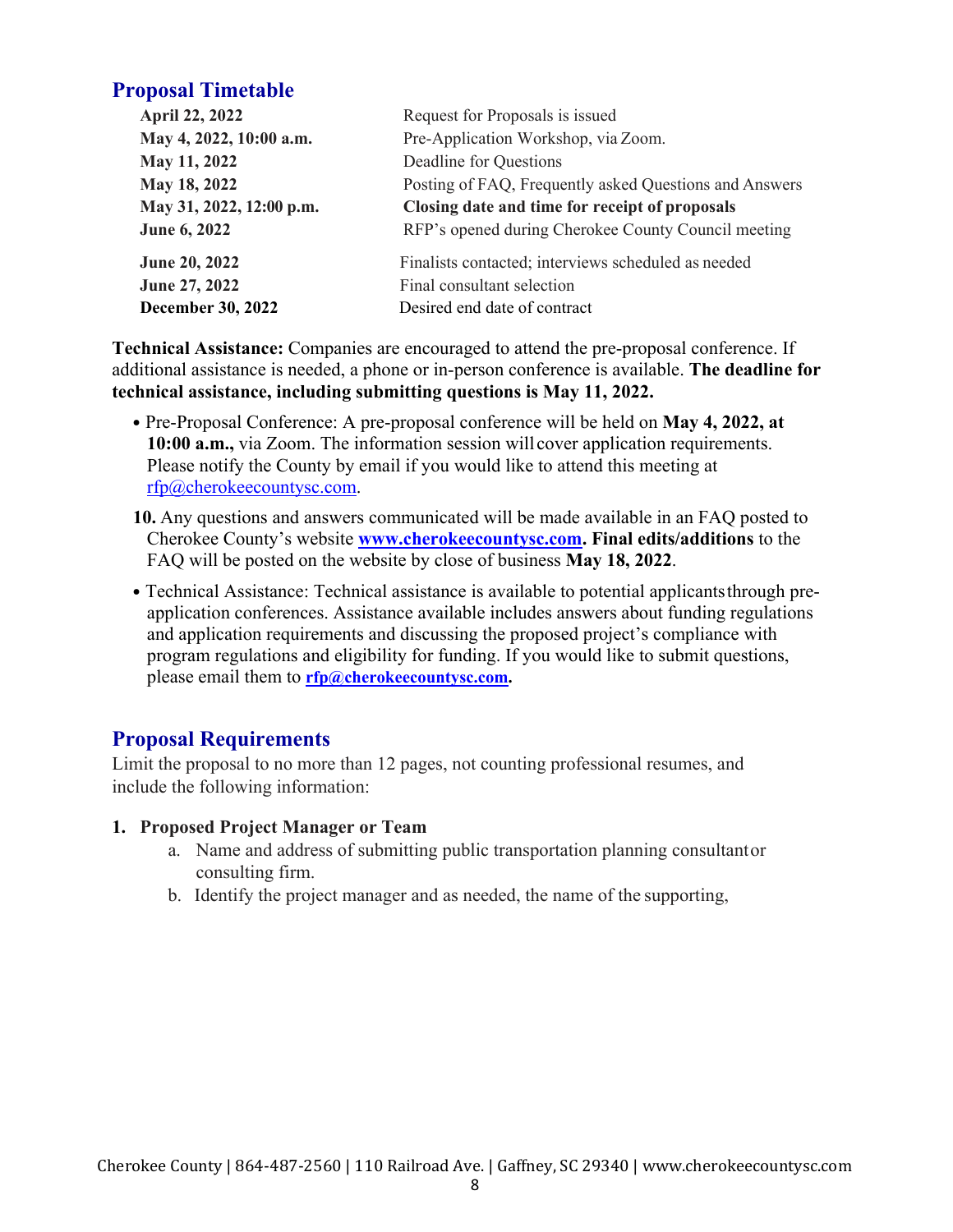professional staff who will be directly responsible for task completion.

- c. Provide a brief resume or similar description for the project manager and each team member, which details their experience and qualifications.
- d. If different from the main address, provide the location of the office from which the assigned project manager or team members will be working.

# **2. Experience**

- a. Provide a narrative description of the consultant's related experience.
- b. b. If specialized resources are available (in addition to the named team) to meet unusual needs, identify such individuals and their area of expertise.
- c. Provide three references from comparable entities where consultant or consulting team has previously provided similar planning services.

## **3. Scope, Project Management and Quality Control**

- a. Provide detailed work plan and list of key deliverables.
- b. Include task-based schedule and identify significant milestones.
- c. Outline communications strategy to facilitate ongoing coordination among the consultant project manager, potential sub-contractor(s), and the TRANSIT AGENCY.
- d. Describe quality, budget, and schedule controls to be implemented.

# **4. Proposed Cost**

a. Submit in a separate envelope a cost proposal, including overall cost, cost by subtask, subtask and hours assigned to proposed team members, number of trips to the project area, and number of days on site.

## **5. Other Documentation Required** at time of award

- a. Certificate of Insurance General liability insurance certificate (\$1,000,000) (*Professional Liability, Automobile, etc.)*
- b. Completed W9

*CHEROKEE COUNTY will consider the proposed compensation as "best and final offer," although CHEROKEE COUNTY reserves the right to negotiate terms as needed to improve elements of the proposal to best meet the needs of the region, including cost. The proposal and associated cost shall be valid for a minimum of 180 days.*

# **Submittals must be received no later than 12:00 p.m. (EDT), TUESDAY, MAY 31, 2022**

Late submissions will not be considered.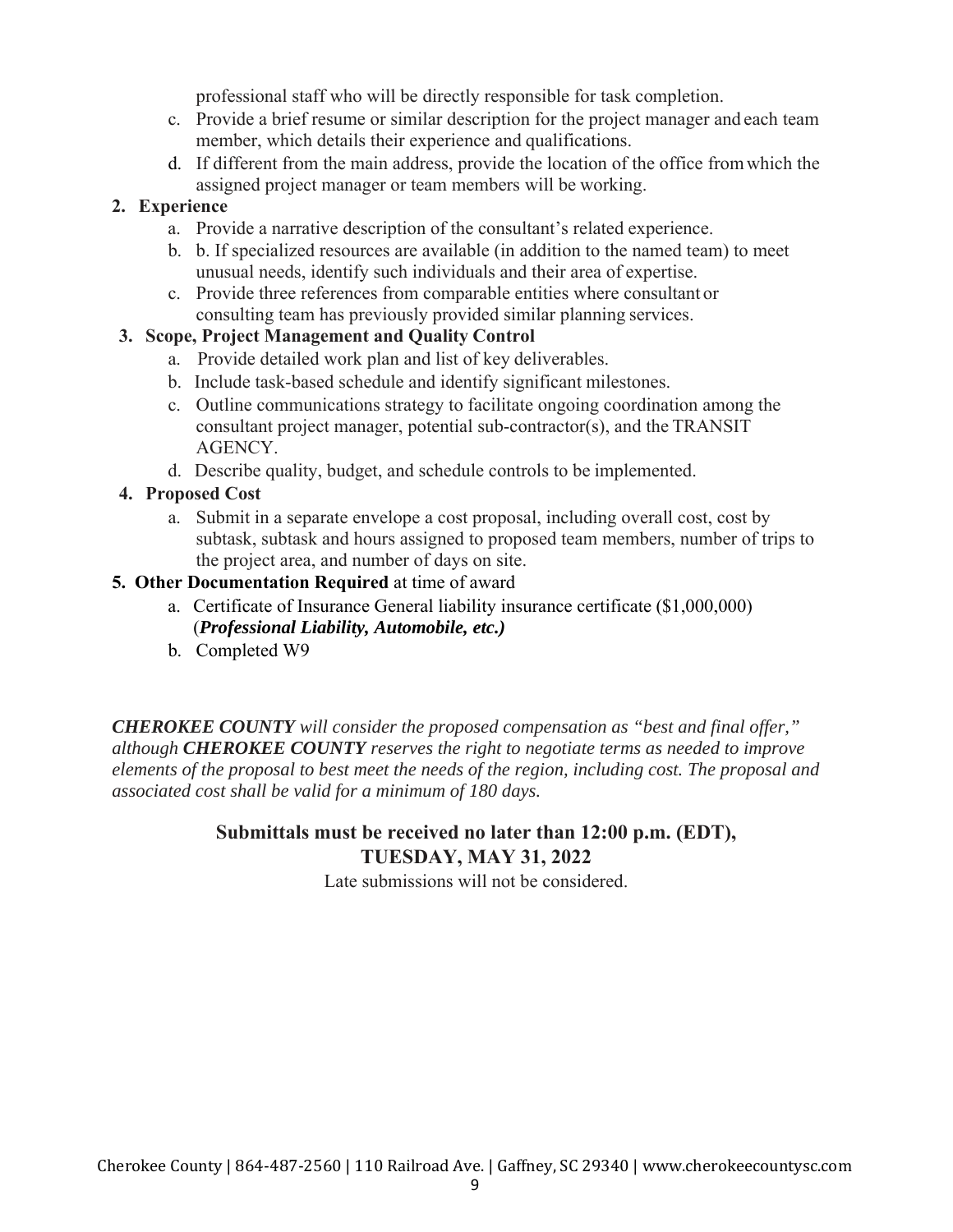# **General Conditions**

#### **Reservation of Rights**

Cherokee County reserves the right to modify the RFP schedule described above or to withdraw this RFP at any time without prior notice. Cherokee County also reserves the right at its sole discretion, and without penalty, to reject any and all proposals received. Furthermore, Cherokee County may reject proposals without providing the underlying reason(s).

This RFP does not obligate Cherokee County to contract for services described herein. Cherokee County reserves the right to not issue a contract as a result of this RFP. A failure to award a contract to the lowest bidder will not result in a cause of action against Cherokee County.

Cherokee County also reserves the right to award the contract to the proposer that best meets the needs and interests of the region, which Cherokee County will determine in its sole discretion. Cherokee County also reserves the right to waive immaterial defect or informality in any response or response procedure.

Cherokee County reserves the right to disqualify any respondent who fails to provide information requested in the RFP or who provides inaccurate or misleading information or data.

#### **Conflict of Interest**

The consultant or consulting team shall agree to ensure that they have no interest, direct or indirect, that would conflict in any way with the performance of the requested services; furthermore, the consultant or consulting team shall not employ any person, or subcontract with any entity, having such known interest.

#### **Non-Discriminatory Practices**

Consultants, by submission of a proposal, agree to not discriminate against any current or prospective employee, subcontractor, or a member of the public because of race, color, creed, national origin, sex, disability, sexual orientation, gender identity, status as a parent, or age.

#### **DBE Participation**

The selected consultant will not be required to meet a specific Disadvantaged Business Enterprise (DBE) utilization goal. However, consultants are encouraged to use services provided by DBE firms to accomplish tasks required to complete this project.

#### **Proprietary Material**

Cherokee County assumes no liability for disclosure of proprietary material submitted by respondents. Proposal submittals are considered public documents.

#### **Pre-contractual Expenses**

Cherokee County will not be liable for any costs incurred by proposers in the preparation or submittal of a proposal in response to this RFP, in the conduct of an interview presentation, or any other activities related to responding to this RFP.

#### **Contract Requirements**

Cherokee County expects all contractors to adhere to Federal contract provisions through the specific inclusion and certification of applicable clauses in the final planning services agreement as prescribed by State of South Carolina, South Carolina Department of Transportation, and/or the Federal Transit Administration.